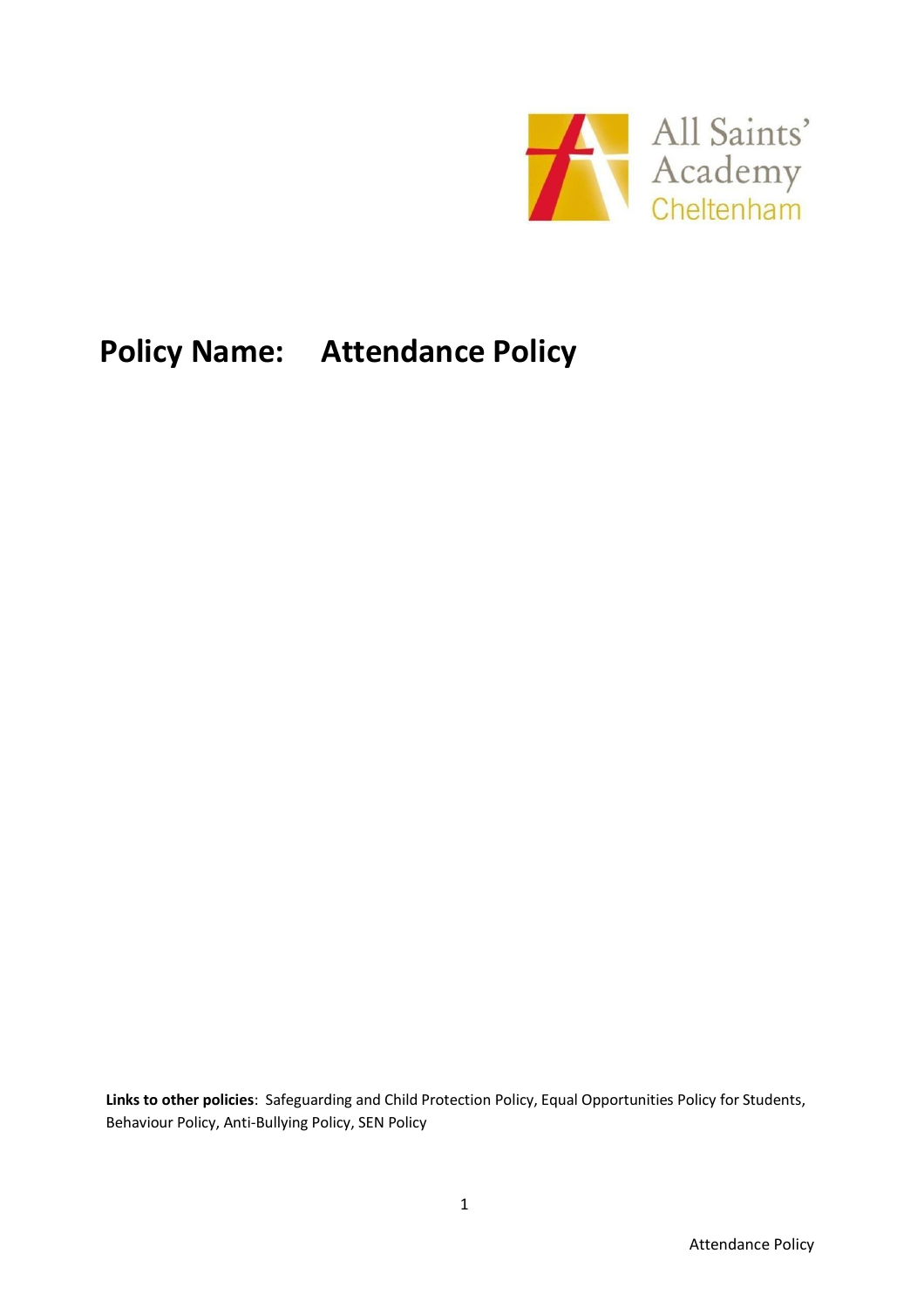#### **Covid-19 Annex:**

# **Interim Safeguarding arrangements during the coronavirus outbreak.**

#### (June 2020)

# **Introduction**

This annex to the Academy's Attendance Policy sets out the Academy's arrangements for attendance monitoring as part of safeguarding and protecting the welfare of its students during the Coronavirus outbreak. The Academy will follow DfE and Public Health England guidance at all times and will update this annex as and when necessary to do so. Significant changes will be communicated to parents, students and staff.

Except where interim arrangements are set out within this annex, the remainder of this policy remains in force.

Where conflict occurs between this annex and the main body of the Attendance Policy, the annex will take precedence.

## **Department for Education: Actions for Schools during the coronavirus outbreak.**

#### June 2020

## **Attendance**

From 15th June 2020, identified groups of students in Years 10 and 12 will attend the Academy on days planned by the Senior Leadership Team, as well as the group currently attending (made up of the children of key workers, students with EHCPs and vulnerable students). Learning will be provided in spaces that allow for appropriate social distancing and hygiene routines as set out in the Academy Risk Assessment.

Expectations regarding attendance and routines within the Academy will be communicated to parents and carers, students and staff.

Those expected to attend each day will be registered in line with DFE guidance issued in June 2020. [https://www.gov.uk/government/publications/coronavirus-covid-19-attendance-recording-for](https://www.gov.uk/government/publications/coronavirus-covid-19-attendance-recording-for-educational-settings/process-for-recording-attendance-and-using-the-educational-setting-status-form#register)[educational-settings/process-for-recording-attendance-and-using-the-educational-setting-status](https://www.gov.uk/government/publications/coronavirus-covid-19-attendance-recording-for-educational-settings/process-for-recording-attendance-and-using-the-educational-setting-status-form#register)[form#register](https://www.gov.uk/government/publications/coronavirus-covid-19-attendance-recording-for-educational-settings/process-for-recording-attendance-and-using-the-educational-setting-status-form#register) 

Absence of students expected to attend will be checked and followed up by the Attendance Welfare Officer each day. Any safeguarding concerns will be referred to the DSL/safeguarding lead for the day.

# **What should educational settings, local authorities and social workers be doing to track and encourage the attendance of vulnerable children and young people?**

There is an expectation that vulnerable children and young people will continue to attend educational provision, where it is appropriate for them to do so.

In circumstances where a parent or carer does not want to bring their child to an educational setting, and their child is considered vulnerable, the social worker (where appropriate) and educational setting should explore the reasons for this, directly with the parent/carer. Where parents/carers are concerned about the risk of the child contracting the virus, the school or social worker should talk through these concerns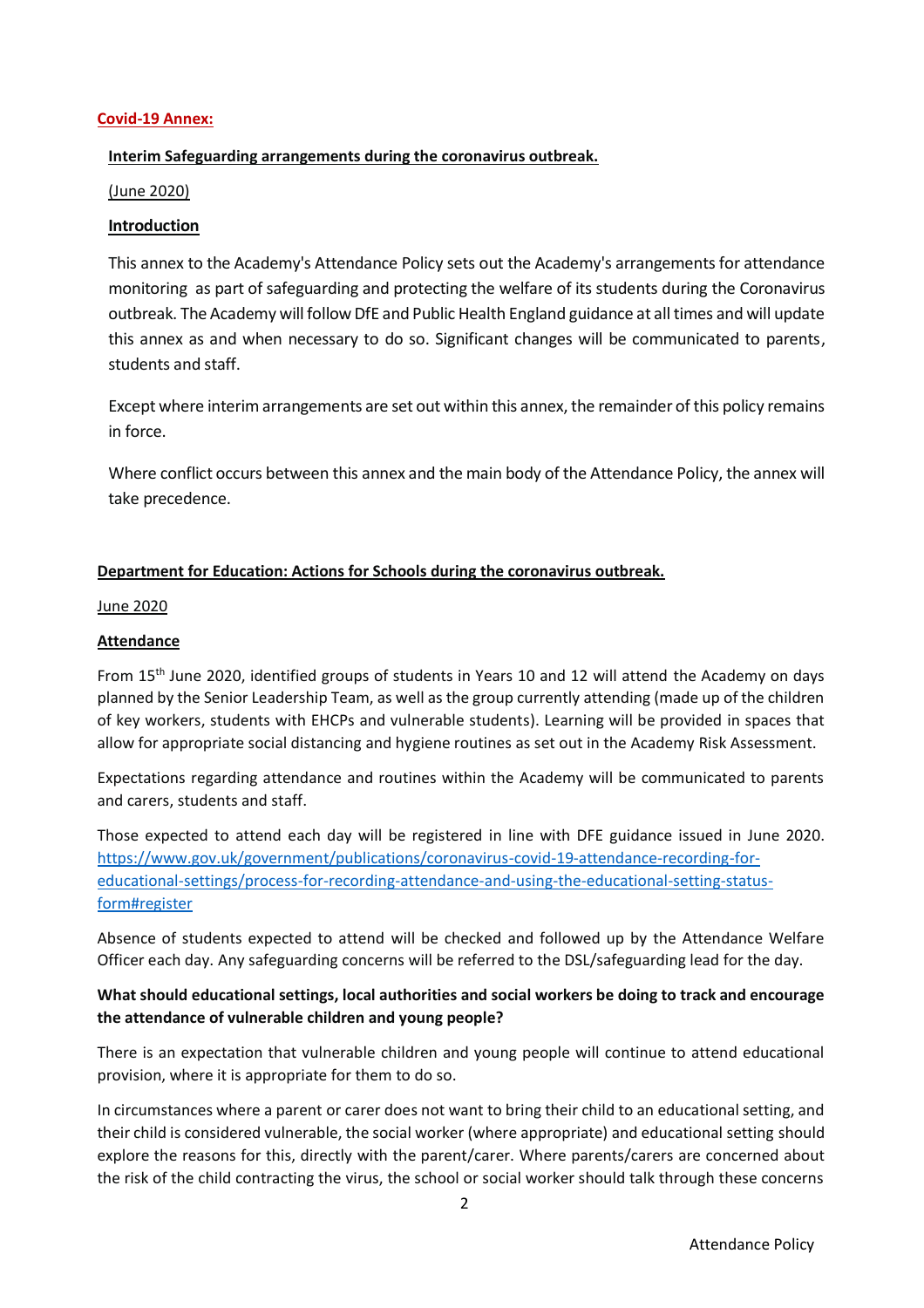with the parent/carer following the advice set out by Public Health [England.](https://coronavirusresources.phe.gov.uk/) Educational settings should notify the child's social worker (where relevant) where the child does not attend school.

Where applicable, designated safeguarding leads and/or equivalent staff should keep under review their lists of vulnerable children and young people who should be attending provision. Providers are encouraged to share their lists of vulnerable children and young people who should be attending provision with their local authority. Education providers, social workers, local authorities and other professionals will want to work together to ensure adequate and appropriate arrangements are in place to keep in touch with vulnerable children and young people (whether they are attending provision, or not attending for an agreed or non-agreed reason), such as by letter, phone or visit. To support this, education settings should take the opportunity when communicating with parents and carers to confirm emergency contact numbers are correct and ask for any additional emergency contact numbers where they are available.

Local authorities and educational settings do not need to complete their usual day-to-day attendance processes. To minimise the burden on educational settings, the Department for Education is collecting data on the attendance of vulnerable children differently.

#### **All Saints' Academy**

#### **Childcare Provision in school:**

The Academy has offered provision for all pupils with EHCPs, social work and early help involvement, parents who are critical carers or key workers and those that leaders felt to have a vulnerability that required greater monitoring, during the partial school closures. This provision will continue to be offered as schools re-open.

#### **Safeguarding the most vulnerable families:**

The safeguarding and welfare of pupils is paramount at All Saints' Academy.

- A DSL is always on site or available by telephone or email.
- Staff follow the guidance in KCSIE 2019 (Keeping Children Safe in Education).
- Pupil contact details are regularly updated. This includes having two emergency contacts for each child.
- Registers are shared with the Local Authority as required to monitor the attendance of vulnerable groups.
- Weekly welfare phone calls are taking place for those vulnerable children who are not in school. Staff sensitively explore the barriers to children attending the Academy.

#### **Contents**

3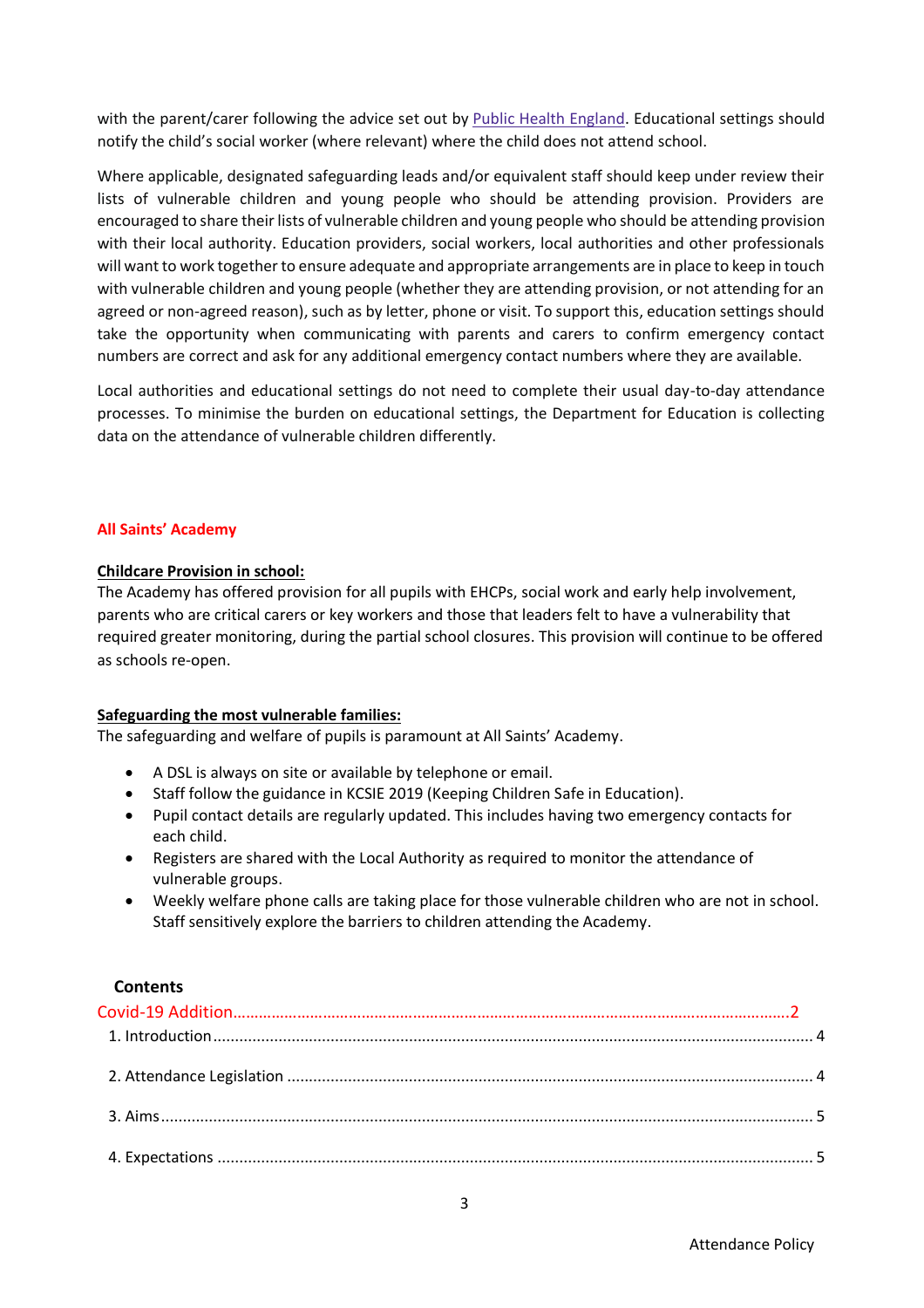| 6. School Systems and Procedures to promote good Attendance and Punctuality  8 |  |
|--------------------------------------------------------------------------------|--|
|                                                                                |  |
|                                                                                |  |
|                                                                                |  |
|                                                                                |  |
|                                                                                |  |
|                                                                                |  |
|                                                                                |  |

# <span id="page-3-0"></span>1. Introduction

The policies of All Saints' Academy, with its distinctive Anglican and Catholic traditions, exist to support the Sponsors' vision, Christian ethos and values that are embedded in the day-today and long term running of the Academy. Each policy evidences the commitment of the Sponsors to developing Body, Mind and Spirit.

# <span id="page-3-1"></span>**2. Attendance Legislation**

- 2.1 Under section 7 of the Education Act 1996 the parent is responsible for making sure that their child of compulsory school age receives efficient full time education that is suitable to the child's age, ability and aptitude and to any special educational needs that the child may have. This can be regular attendance at school or by education otherwise.
- 2.2 If a child of compulsory school age who is registered at a school fails to attend regularly at the school, then the parent is guilty of an offence under Section 444(1) of the Education Act 1996 and can be served with a penalty notice by an authorised officer, which includes a Principal. Full payment of the penalty discharges the parent from liability for conviction following a prosecution.

Regular attendance at school is a prerequisite for student achievement. Absence whether it is long term, frequent or occasional leads to missed experiences and may cause fractured social relationships which encourage an increased pattern of non- attendance. *"School have a responsibility to engage pupils in learning and to promote attendance" DFES Publication –Tackling it together*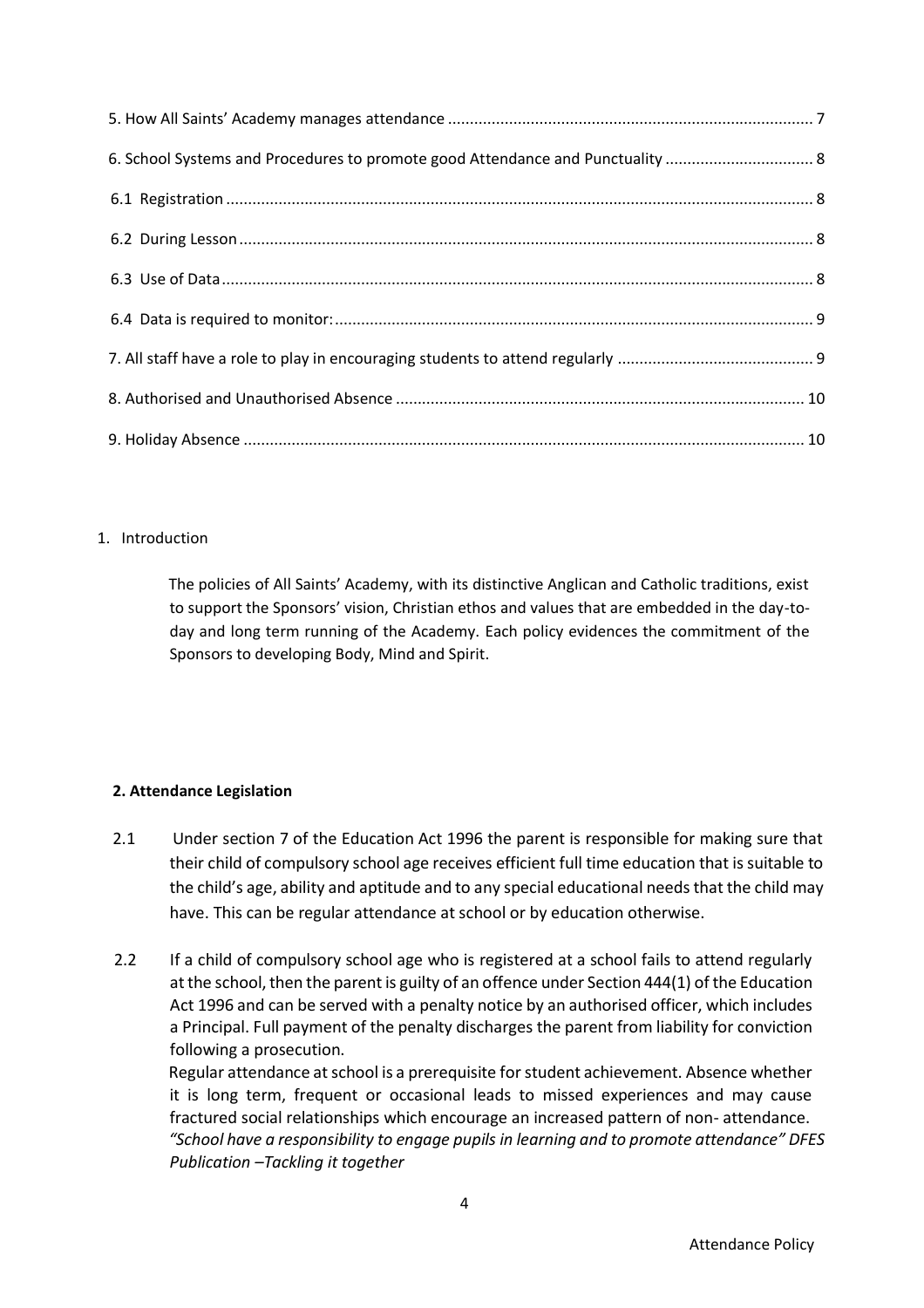- 2.3 As an educationally inclusive academy, we constantly monitor and evaluate the progress each of our students make. All Saints' Academy is keen to work in partnership with students, parents and outside agencies to support all families and ensure students make progress with their education and life beyond education. We recognise that students who are absent will miss important educational opportunities which will affect their grades. The Academy is committed to the principles stated in our Attendance Policy.
- 2.4 We recognise that the relationship between the attendance and achievement of our students is inextricably linked.

We believe that all students benefit from the education we provide and, therefore, from regular school attendance. In order to achieve this, we will take appropriate action to ensure that all students achieve the maximum possible attendance and that any problems, which may impede full attendance, are acted on as quickly as possible.

#### <span id="page-4-0"></span>**3. Aims**

- 3.1 The Academy aims to ensure that:
	- All students receive a full-time, faith based education which maximises opportunities for achieving their full potential.
	- We provide a welcoming, caring environment, so that each member of our community feels safe, valued and included.
	- All students have an equal right, and access to, an education in accordance with the National Curriculum, or agreed alternative.
	- Action is taken where necessary to secure an improvement in attendance.

#### 3.2 It is recognised that:

- The majority of students want to attend school to learn, to socialise with their peers, and to prepare themselves fully to take their place in society.
- Students and their parents may need to be supported at some stage in meeting their attendance obligations and responsibilities.
- Students who attend and/or make significant improvements need to be rewarded and recognised.
- It is the responsibility of parents/carers to ensure their children's attendance at school as required by law (ref Section 7, 1996 Education Act).

#### <span id="page-4-1"></span>**4. Expectations**

4.1 The Academy expects that all our students will: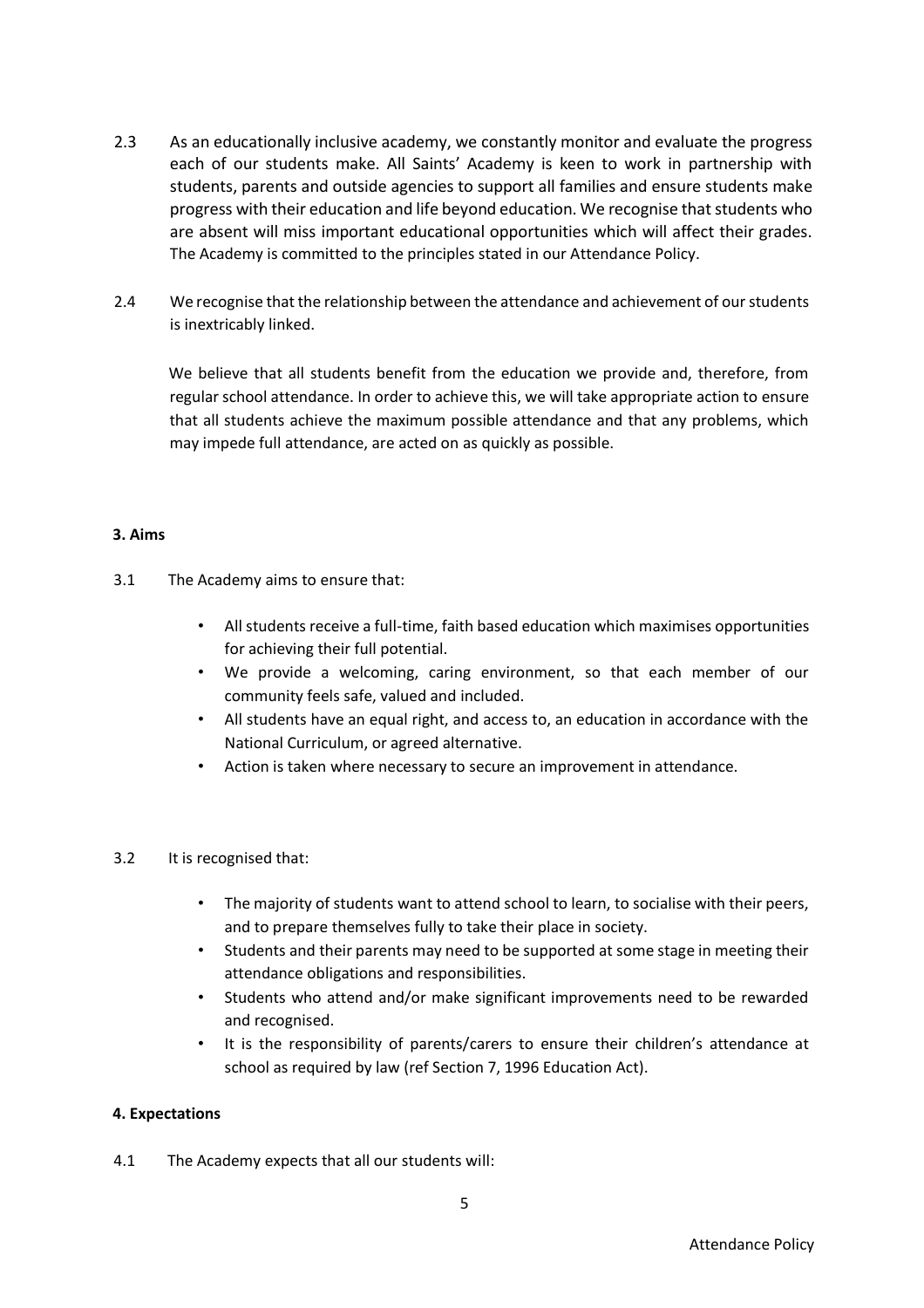- 1. Attend every day that the school is open unless a reason acceptable to the school is given and we are able to authorise the absence.
- 2. Arrive on time Students are expected to be on site by 8.30am in preparation for Meet Greet and Pray at 8.40am. The register will remain open for 20 minutes at the start of each session. The morning register officially closes at 9:00am and any pupil arriving after this will require a reason for their lateness and school will take the decision as to whether the absence is authorised or unauthorised. Students who arrive late twice or more in one week will serve a one hour detention. Parents may be issued with a penalty notice by the LA if their child is repeatedly late. Students are also expected to arrive promptly to afternoon registration.
- 3. Students are expected to arrive appropriately prepared for the day, as stated in our Home School Agreement which parents are asked to sign when their child starts school.
- 4. Students are expected to be aware of their own attendance percentage and take responsibility for it. This will include target setting for improvement.
- 5. Students must report to Reception to sign in if they arrive late. This is a Health and Safety requirement.
- 6. Students authorised to leave site during the day must sign out.

# 4.2 The Academy expects that parents/carers will:

- 1. Fulfil their legal responsibilities and ensure their child attends school.
- 2. Notify the Academy on the first day and every following day of absence if their child is ill.
- 3. Respond to any text sent daily, indicating why their child is absent or late.
- 4. Provide evidence of illness if requested. (If the authenticity of illness is in doubt, schools can request parents to provide medical evidence to support illness. It is at the Academy's discretion whether **ANY** absences are authorised.)
- 5. Contact the Academy at an early stage about any concerns they have about their child's attendance.
- 6. Work with school in resolving any issues that may be having an impact on their child and their attendance.
- 7. Endeavour to keep health appointments out of school hours when possible. Where this is not possible, the student should only be out of school for the minimum amount of time necessary for the appointment.
- 8. Recognise that the Academy will be concerned when any child fails to meet the attendance target and work with us to improve their child's attendance.
- 4.3 Parents and students can expect the following from The Academy: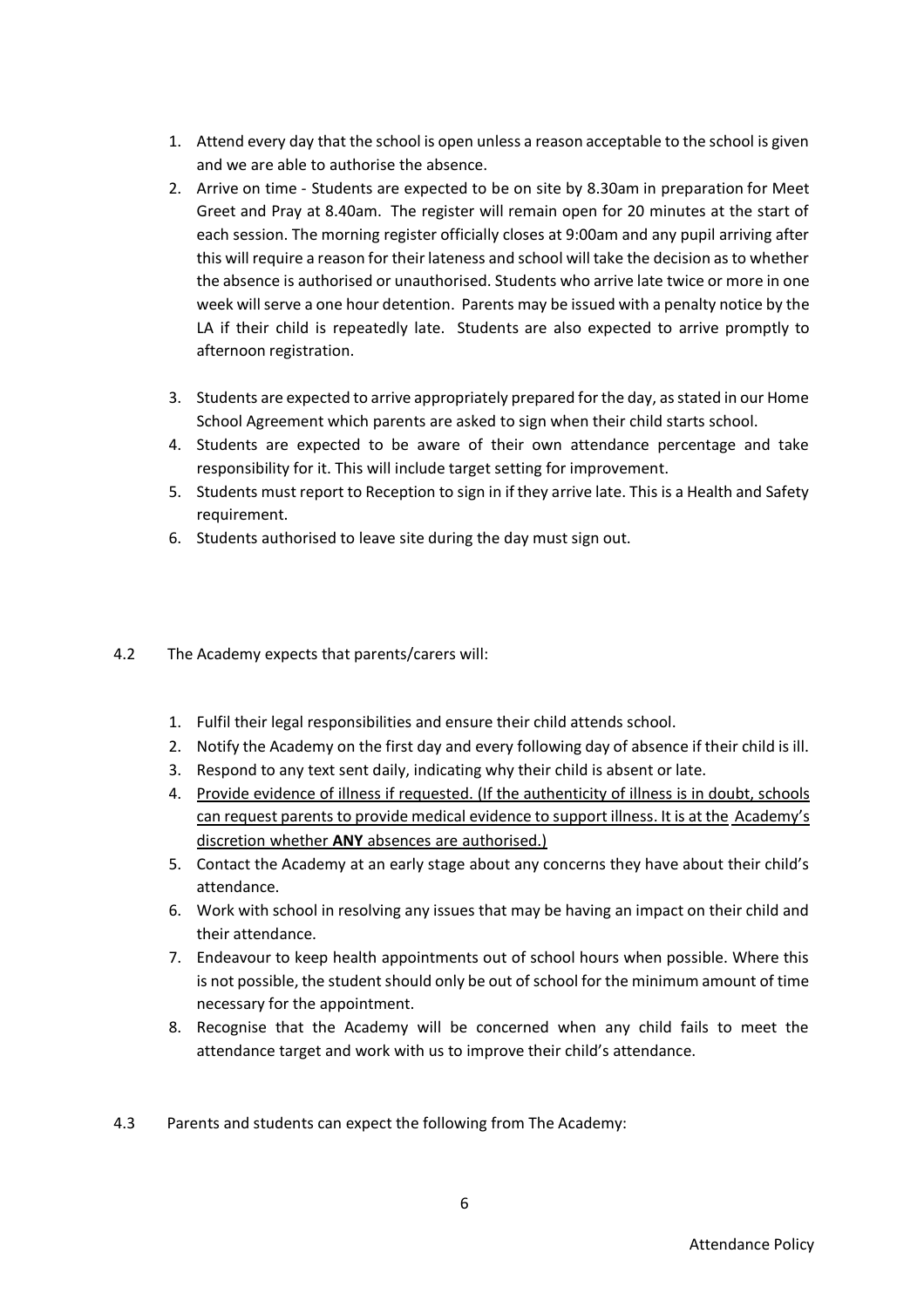- close monitoring of attendance.
- regular, efficient and accurate recording of attendance.
- early contact on the first day of absence when a student is away without explanation.
- monitoring of lateness and action taken for repeated lateness to school. i.e. detentions/ Penalty Notice .
- referral of specific attendance issues to pastoral staff and supporting agencies where appropriate.
- support for parents and students to achieve the target attendance %.
- 4.4 The Academy encourages full attendance by:
	- consistent, clear communication with parents and students about the importance of regular, prompt, attendance.
	- setting targets for improved attendance and sharing these with Governors, parents and students.
	- the accurate completion of registers at the start of each morning and afternoon session, and at the beginning of each teaching session.
	- rewarding good attendance in a variety of ways.
- 4.5 The Academy responds to non-attendance by:
	- contacting parents on the each and every day of absence. Contact will be by text or telephone or a home visit. If there has been no reasonable explanation for the absence the absence will be coded as unauthorised.
	- where a pattern of non-attendance is emerging, the Attendance Welfare Officer in school will investigate.
	- the parent/carer is invited to attend a school meeting to work with Pastoral Staff to help resolve the difficulties, support from school or agencies will be offered.
	- where intervention is not successful, parents and students may be invited to attend an Attendance Improvement Meeting.
	- when other strategies have failed to have an effect, information will be referred to the Education Entitlement and Inclusion Team who will consider prosecution under Section 444 of the Education Act 1996.
- <span id="page-6-0"></span>5. How All Saints' Academy manages attendance
- 5.1 When there are concerns regarding a student's attendance, the escalation system will be implemented. All students whose attendance is below 90% will be monitored by the Attendance Welfare Officer daily.
- 5.2 **Stage 1** *Below 95% attendance*  Tutor to meet with student to discuss absence. Details of discussion recorded on SIMS and sent to Progress Leader.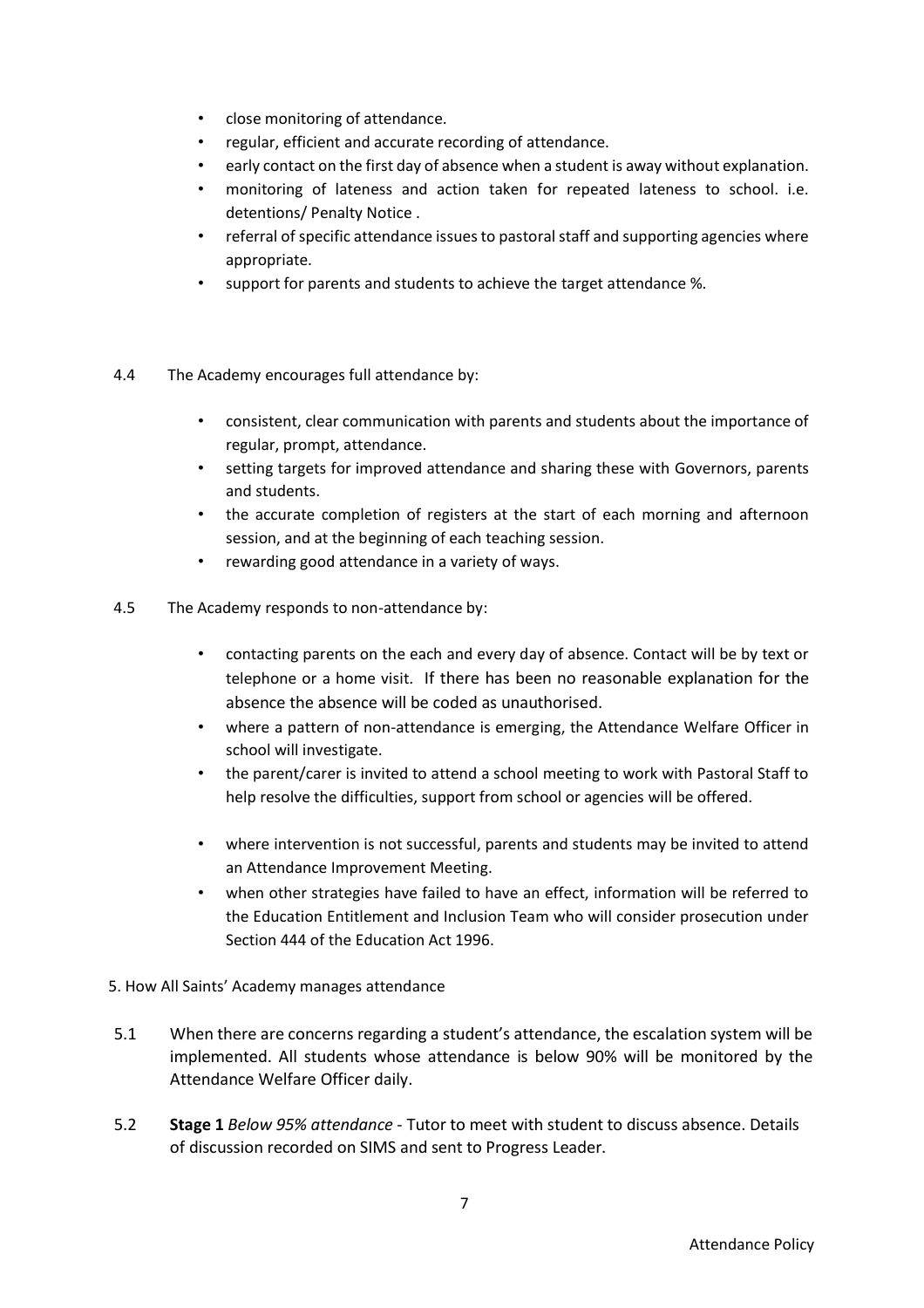**Stage 2** *92-95% attendance:* Progress Leader contacts parents/carers to discuss should there be a further period of absence.

**Stage 3** *Below 92%* : Attendance meeting with Progress Leader, student and parent/carers to discuss support to improve attendance. Targets are set and monitored for a defined period – review can be brought forward should there be a further reduction in attendance. Penalty Notices and Prosecution discussed.

**Stage 4** *Targets set in Stage 3 Meeting not reached*: Attendance Improvement Meeting (AIM) with Student, parents/carers and Attendance Welfare Officer, chaired by Vice Principal. Support and further targets set and monitored for a defined period. Notification given that absence due to sickness without medical evidence will be treated as unauthorised. Penalty Notices and Prosecution discussed.

**Stage 5** *AIM Review Meeting*: Review Meeting with student and parents/carers, chaired by Vice Principal and Attendance Officer. If there has been no improvement in attendance, a referral to the Educational Entitlement and Inclusion Service will be made with a request to initiate legal proceedings.

**Dependent on the level of concern, a student can be placed on any stage of the procedure at any time.**

## <span id="page-7-0"></span>**6. School Systems and Procedures to promote good Attendance and Punctuality**

#### <span id="page-7-1"></span>**6.1 Registration**

The accuracy of the register is of paramount importance both to provide a solid foundation for analysis of absence and to support any statutory interventions that may be required. It is imperative that the data entered is accurate and that there is a mark for every student. Every student must fall into one of three categories of: present, absent or late. We all have a duty of care and are responsible for safeguarding students; therefore it is vital that the information is accurate.

#### <span id="page-7-2"></span>**6.2 During Lesson**

All staff are responsible for completing electronic registers for every lesson. If a student is present they are marked with  $/$ , if they are absent with N, if they arrive late they are marked with L and staff record minutes late.

NB. When a student arrives after the electronic register has been "saved and sent", staff must remember to resend the amended register as soon as possible.

#### <span id="page-7-3"></span>**6.3 Use of Data**

The efficient and speedy collection of the data is essential to the development of effective strategies for action. At All Saints' Academy we have a Red /Amber/ Green system of identifying those students whose attendance is falling below an acceptable level. This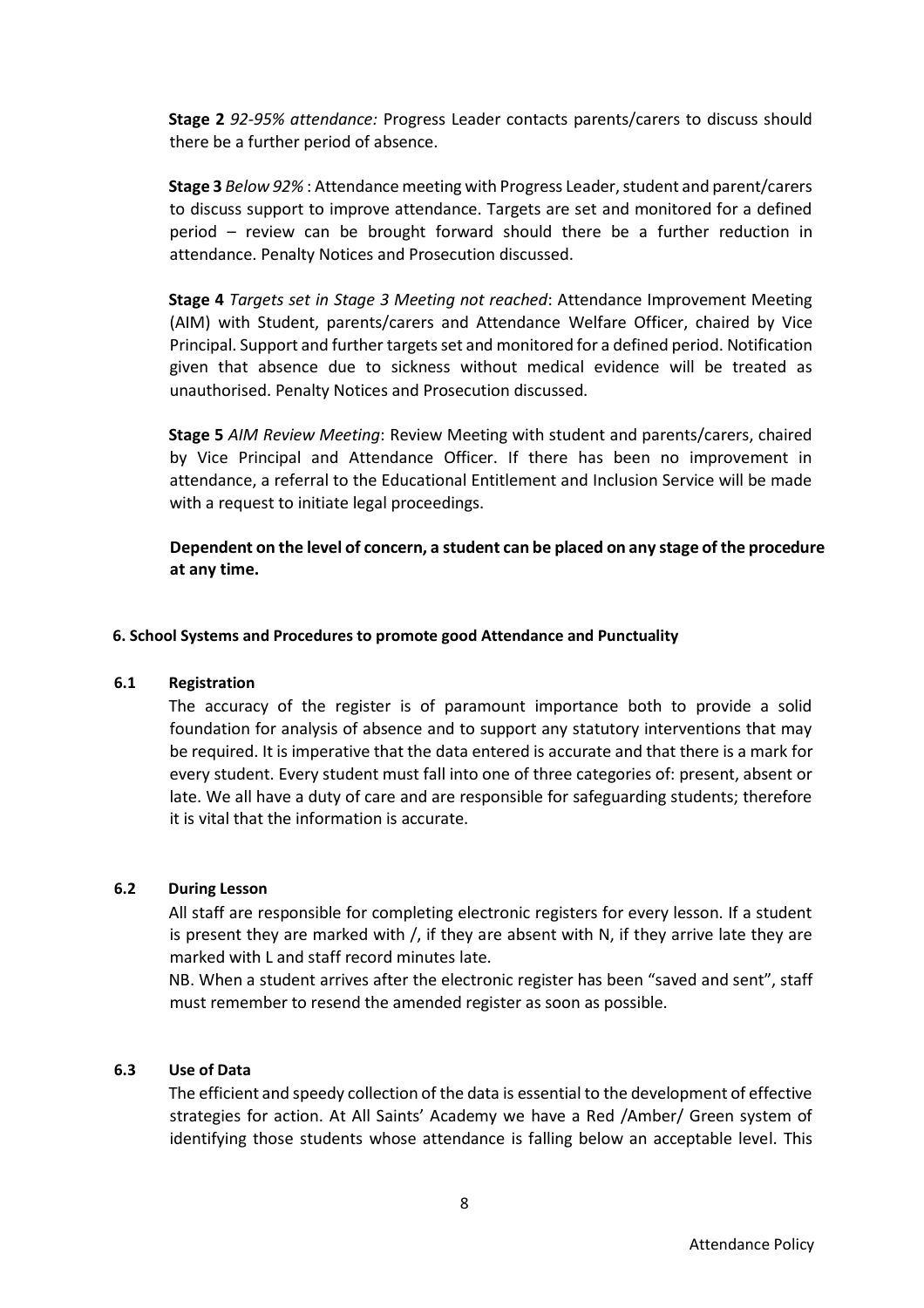information is used by staff weekly to ensure intervention takes place and should be used by all Tutors to inform their discussions with students.

# <span id="page-8-0"></span>**6.4 Data is required to monitor:**

- Individual absence and lateness to both Academy and lessons
- Patterns of lateness and absence and the identification of trends by: Year groups, Seasonal patterns, patterns and nature of unauthorised absence , Vulnerable groups e.g. SEN, EAL, LAC, FSM*,* PP
- 6.5 All staff need to be alert to changes in attendance patterns and raise any concerns with the student's Tutor who will investigate. Teachers concerned about a student's poor attendance should check with pastoral support staff and the Attendance Welfare Officer and then contact the parent to discuss their concerns if necessary.

# <span id="page-8-1"></span>**7. All staff have a role to play in encouraging students to attend regularly.**

# **7.1 Tutors**

- Inform students of importance of attendance and consequences of non-attendance.
- Set individual student attendance target to monitor & record in Student Handbook.
- Speak to students who have missed lessons to ensure they can catch up.

# **7.2 Progress Leader**

- Liaise with Attendance Officer regarding students likely to fall into PA.
- Identify students causing concern.
- Set termly individual student attendance target.
- Inform parents and invite to a meeting.
- Follow the process for referral to LEA.
- Monitor all students whose attendance is below 92% and consult with Attendance Welfare Officer
- Contribute to Attendance Improvement Pan for those students who become persistent non-attenders.
- Liaise with external agencies about students causing concern.
- Organise celebration events for good/improved attenders in their Year.
- Work with parents and other external agencies as appropriate to raise attendance percentage.
- Highlight/update attendance at year team meetings/assemblies.

# **7.3 Attendance Welfare Officer**

• Check all absences daily.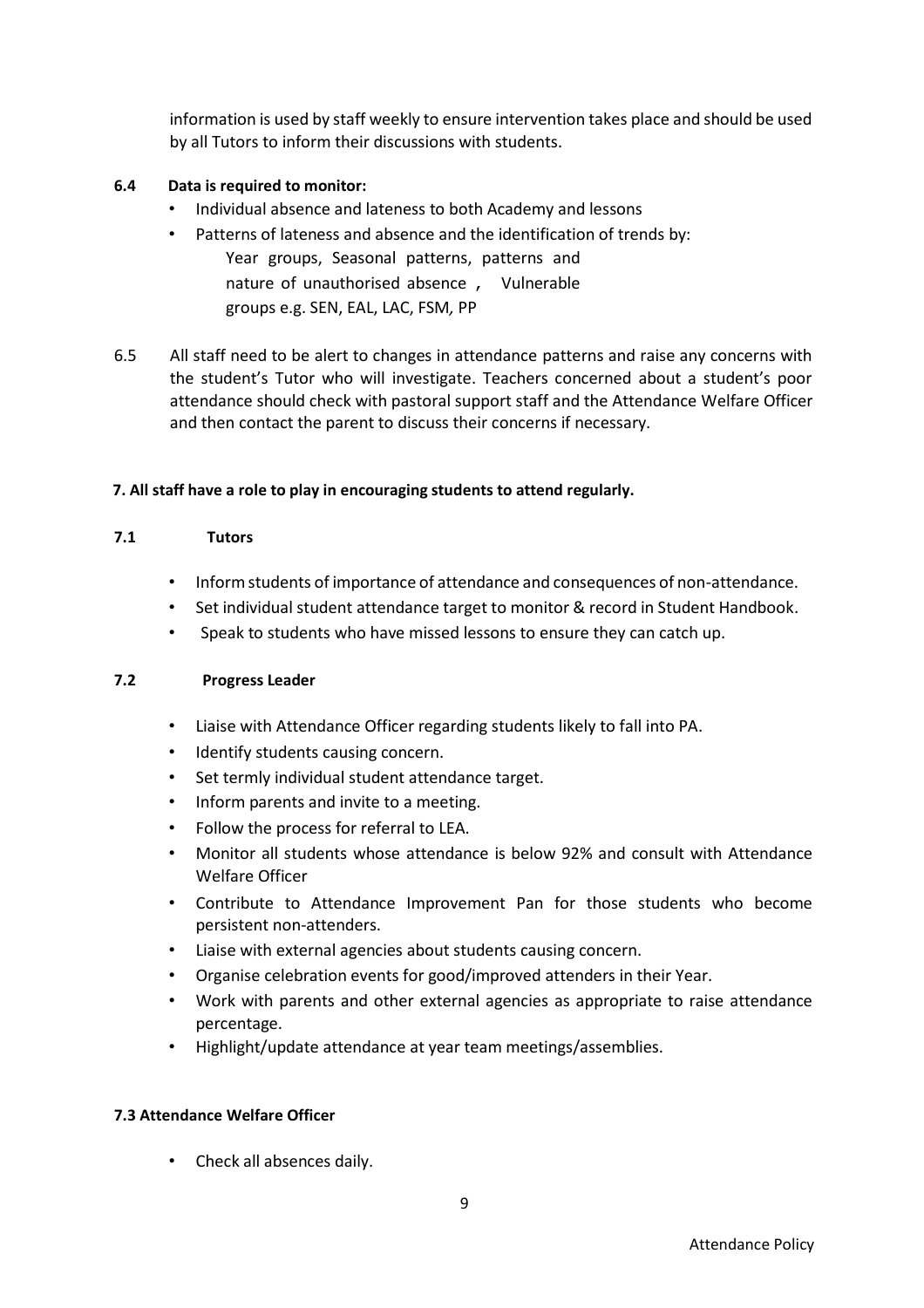- Work with the lowest attenders.
- Ensure all routines related to improving attendance are followed .
- Identify concerns where new students have poor attendance.
- Work with families that are reluctant to engage with Academy staff.

## <span id="page-9-0"></span>**8. Authorised and Unauthorised Absence**

- 8.1 Authorised absence is where All Saints' Academy accepts there is good reason for absence. An authorised absence requires communication from the parent/carer. Any student whose parent does not provide a reason for absence will be deemed to have truanted, a sanction given and the absence recorded as unauthorised.
- 8.2 Unauthorised absence is any absence which does not fall into the following categories
	- Absence due to illness or other unavoidable cause
	- An absence for religious observance sanctioned by the religious body to which the parents belong
	- There is no acceptable transport and the school is not within walking distance
	- Situations where the school authorises absence
	- Only All Saints' Academy can authorise a student's absence, and the Academy is not obliged to accept the explanation offered as a valid reason.

# <span id="page-9-1"></span>**9. Holiday Absence**

- **9.1** Avoid any holidays during term time as these will not be authorised, unless the Principal is satisfied that there are exceptional circumstances.
- **9.2** If a parent wants to take a child out of school for a holiday, they must fill in a 'Leave of Absence Form' informing of the date of any proposed absence. This form includes a clear warning that holidays in term time are rarely approved and referral to the LA Education and Entitlement service will be actioned if necessary. The Principal will only authorise planned absence in exceptional circumstances. If a parent takes a child on an unauthorised holiday in term time, this will be referred to the LA and a penalty notice may be issued to each parent for each child without warning. The definition of a parent in education law is broader than the definition in legislation. The 'parent' in this case does not need to be named on the birth certificate and could be, for example, the birth parent's current partner if they are involved in the day to day care of the child.

If you require clarification please contact the Academy Attendance and Welfare Officer on 01242 711203**.**

| Signed: |  |  | Date: |
|---------|--|--|-------|
|---------|--|--|-------|